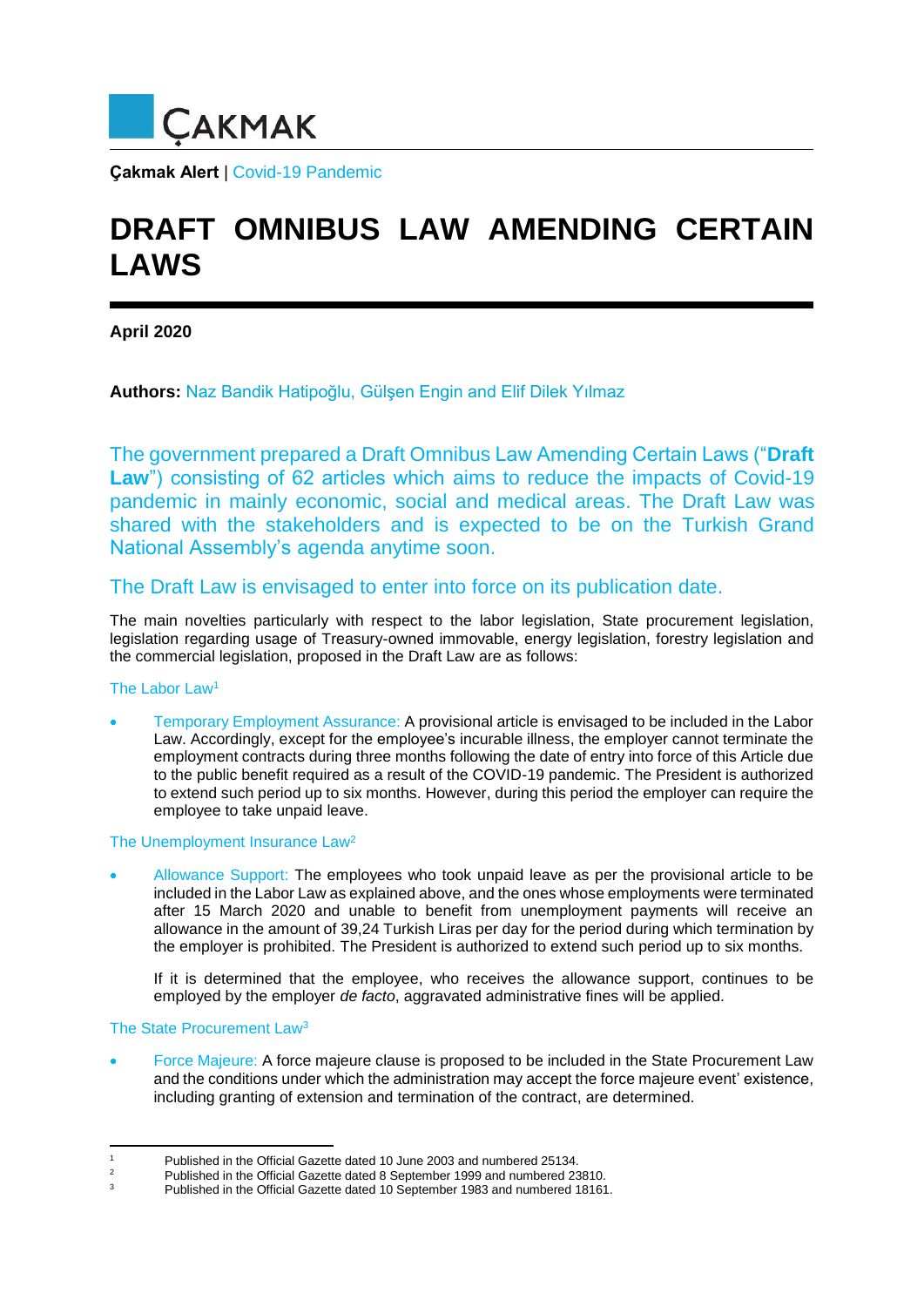Authorized Ministry for Disposal of Treasury-owned and State-owned Immovable: The authority to determine procedures and principles regarding the transactions for the sale, leasing, barter of and easement right establishment over the Treasury-owned immovable and lease of and granting of usage right over the State-owned immovable, , except those with historical and aesthetic value, is transferred from the Treasury to the Ministry of Environment and Urbanization. Also, granting of construction right in return for flat or land share (*arsa veya kat karşılığı inşaat yaptırılması*), over the Treasury-owned immovable is enabled. The tenders for transactions listed above may also be conducted via electronically.

The Law Amending the Law on Utilization of Treasury-owned Immovable and Value Added Tax<sup>4</sup>

 Actions to be Taken in Cases of Force Majeure: With inclusion of an additional article to the said law, in case of and during a force majeure event, the Finance Minister is authorized to decide to postpone, decrease, split into installments, not to accrue interest or accrue an interest which is lower than the applicable interest rate and determine the other issues with respect to contractual fees and adequate pays to be paid for the Treasury-owned immovable.

#### Amendments related to Cancellation of Certain Licenses and Termination of Certain Transfer Agreements and Electricity Sale Agreements

 Cancellation of Autoproducer and Generation Licenses & Termination of Certain Agreements: The legal persons are entitled to cancel their existing production or autoproducer preliminary licenses, licenses or license applications within the scope of the Electricity Market Law<sup>5</sup> by applying to Energy Market Regulatory Authority, within two months following the effective date of the amendments; and in such case the guarantees will not be forfeited but be returned to the relevant legal entities.

(i) The contracts concluded as a result of Royalty Tenders with Thermal Power Plant Installation Condition made by the Turkey Coal Enterprises under relevant legislation, provided that thermal power plant installation is not completed as of the entry into force date of this amendment and (ii) the transfer Agreements and electricity sale agreements concluded for establishment of electricity power plants based on domestic coal or renewable energy resources, as a result of privatization tenders under Article 18(5) of the Electricity Market Law, will be terminated and liquidated in case of application to the administration within two months following the effective date of this amendment. In such case the guarantees will not be forfeited but be returned; and the termination agreements will be exempt from the stamp tax duty.

# The Forestry Law<sup>6</sup>

 Postponements of the Collection of the Fees: Except for the permits granted for tourism facility, the fees to be collected in return for the permits granted to real and private legal persons in state forests and the recreation areas and immovable leased by the General Directorate of Forestry between the period of 1 April 2020 and 30 June 2020 will be postponed for three months without any condition and these receivables will be collected until the end of the deferred period without any delay increase or interest. In the permits, the site will be delivered by receiving a bank letter of guarantee in return for the fees of the first year.

# The Turkish Commercial Code<sup>7</sup> ("TCC")

 Submission of Signature Declarations: In addition to the trade registries, the notaries are once more authorized to issue signature declarations, which will be submitted to trade registries, for merchants and authorized representatives of legal entity merchants. However, authorized representatives of limited liability companies are excluded from notaries' authorities and their signatures will only be declared to the trade registries. Further, if the trade registry can display the signature of the persons, whose signature is taken to be recorded in the database by the

 $\overline{1}$ Published in the Official Gazette dated 18 July 2001 and numbered 24466.<br><sup>5</sup> Published in the Official Gazette dated 30 March 2013 and numbered 2860

<sup>&</sup>lt;sup>5</sup> Published in the Official Gazette dated 30 March 2013 and numbered 28603.<br><sup>6</sup> Published in the Official Gazette dated 8 September 1956 and numbered 040

<sup>6</sup> Published in the Official Gazette dated 8 September 1956 and numbered 9402.

Published in the Official Gazette dated 14 January 2011 and numbered 27846.